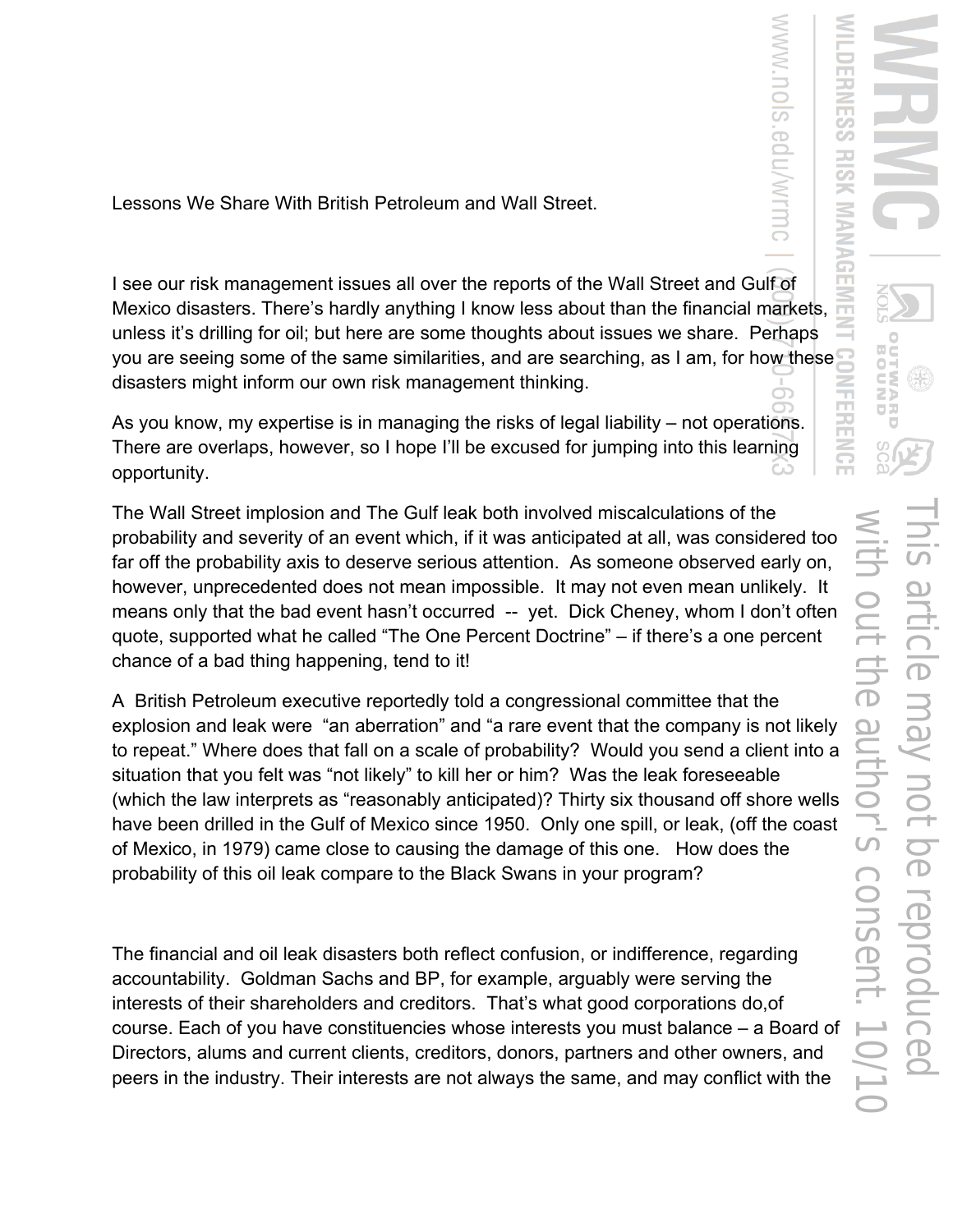UR with out the author's consent. 10/10This article may not be reproduced **LIC** OUINE **OJQ UCGO** 

interests of third persons who can be hurt by the actions of the organization. The collateral damage caused by this "trying to please others" has been terrible.

 And, as so often occurs in our business, an unanticipated converging of small events created a problem far out of proportion to any of those events standing alone. Malcolm Gladwell wrote of this "cascade of events" phenomenon almost twenty years ago in his New Yorker article about the 1985 Challenger disaster – "Blow Up". Small failings led to a big disaster.

Also present in both calamities were mistakes of judgment, made strategically, in the interest of profit and, in BP's case, to make up for very expensive lost time. At the time of the explosion, BP's well was over forty days behind schedule (at a cost of \$500,000 per day for the rig alone!). According to the congressional committee's letter to BP in advance of its appearance, BP chose not to do certain tests and not to install certain protective devices because to do so would cause further delays. You and I know that a significant contributor to accidents is the desire to keep a schedule.

David Brooks of The New York Times wrote that among BP's biggest errors was too much faith in the back up system – the Blowout Preventer. Such misplaced faith can reduce attention to the front line defenses. I recall, still with some shock, Betty van der Smissen telling me she believed that programs relaxed their attention to operations because of their faith in their Releases. I disagreed with her. Something I did with fear and trembling.

In the financial meltdown and in the Gulf leak, regulations and certain industry standards were ignored; and those charged with oversight, within the organizations and out, were lax in performing their duties. The emergency action plan submitted by BP to the government agency in charge reportedly was a re-write of one used in another location for another well – citing dangers to walruses, for example. (No walruses have been reported in the Gulf of Mexico.)

In both cases command and control were so diffused as to be of little value. Consider the many players (and supervisors) in the marketing and distribution of the financial derivatives. And, of the 160 people reportedly on the rig before the explosion only 6 were BP employees). The disbursement of responsibility created an illusion of low risk and it confused accountability. No one had the big picture – no one could contemplate the totality of the risk. The same condition existed at the government level, in both disasters – too many committees, too many agencies and not enough coordination. "Teamwork" complicated assessment and action.

Most recent news reports point to negligence, and more, in the acts and omissions leading up to the respective disasters. Negligence is simply carelessness, and does not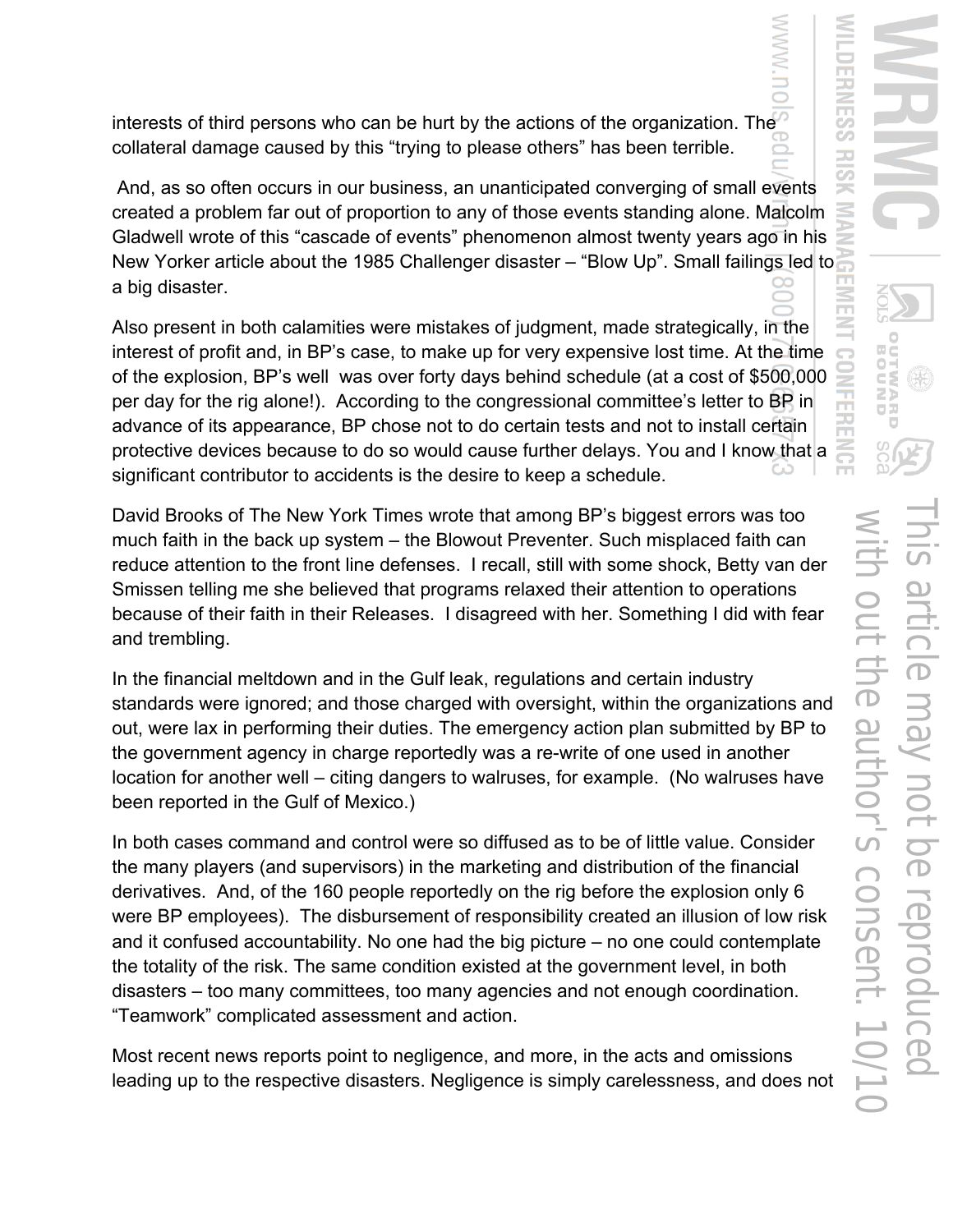require an evil state of mind. But there appears to have been more going on than simple carelessness. More of a "can we get away with it", than a "whoops".

The unhappy truth (this thought is not original with me) is that we humans simply have not yet learned to cope well with the complexities and interconnectedness of modern systems. Immanuel Kant describes us (humans) as "fallible". The more moving parts there are in a system, the greater the risk. Humans as moving parts enlarge the risk. In rulings involving inherent risks, Courts have held that "machines naturally fail". That is not to say that machines always fail, but it is in their nature to do so. What about human beings? We are not as rational as we think we are. We are not as quick to recognize risk as we think we are. We ignore the reality that risk confronts us with the bad thing that hasn't yet happened. We have lost our innocence in the way we view medicine, mineral production, health care, finance, sports, the established church – even law. None are as predictable or understood, or as well managed, as we once thought.

As Peter Bernstein said (roughly) in "Against The Gods": the problem with this life is not that it is safe or not safe. It's that it is not as safe as it appears to be. Whoever, or whatever, designed this program (life) left out certainty.

Can regulation – including, for us, more standards, accreditations and certifications – solve the problem? To some extent, but we're still dealing with human nature. Effective regulation, internal to an organization or external , requires sharp, independent, agencies and actors and a structure that focuses accountability and oversight at a single point.

 Ultimately, I offer with some discomfort, it comes down to us - the actors in the field, and the consumers of the services we provide. I want my oysters and shrimp and I don't want to pay \$10 per gallon for gas to go to Joyce's Seafood Restaurant to enjoy them. So we have fishermen in the Gulf of Mexico drifting under rigs whose operators and owners and regulators are cutting corners to assure I can get to Joyce's cheaply. It's beginning to occur to me that I can't have it all.

If some of my facts are a bit off (I don't think they are), treat this as merely a good story which might reinforce some of the lessons we have learned in our businesses. BP has said it will do all possible to keep this from happening again. We haven't heard the same assurances from Wall Street. The question is what did they – and what will we do to keep it from happening the first time?

R. Gregg (6/16/10)